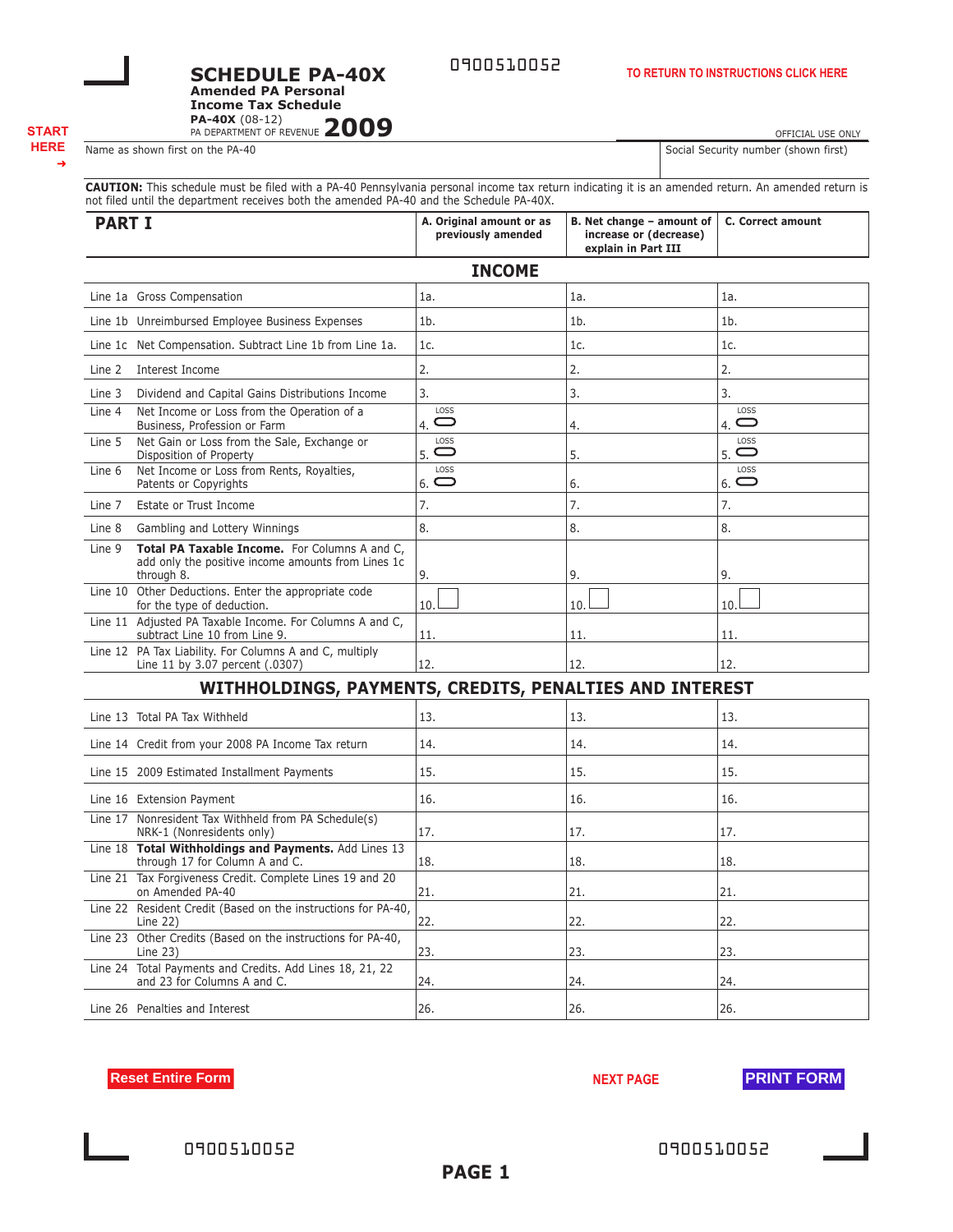0900610056

PA-40X (08-12)<br>PA DEPARTMENT OF REVENUE 2009 **Amended PA Personal Income Tax Schedule**

**SCHEDULE PA-40X**

Name as shown first on the PA-40 Social Security number (Shown First on the PA-40

OFFICIAL USE ONLY

## **PART II CALCULATION OF REFUND OR PAYMENT DUE WITH AMENDED PA-40**

| А. | Enter the amount of your amended PA tax liability from Line 12, Column C of Page 1.                                                                                                                                                                                                                                                                                                                                                                                                                          | Α.  |
|----|--------------------------------------------------------------------------------------------------------------------------------------------------------------------------------------------------------------------------------------------------------------------------------------------------------------------------------------------------------------------------------------------------------------------------------------------------------------------------------------------------------------|-----|
| B. | Enter the amount of your amended total payments and credits from Line 24, Column C of Page 1.                                                                                                                                                                                                                                                                                                                                                                                                                | В.  |
|    | <b>Subtract Line B from Line A.</b>                                                                                                                                                                                                                                                                                                                                                                                                                                                                          | C.  |
| D. | Enter the amount of the overpayment (refund, carryover credit and donation(s)) from your original return or<br>any previously amended returns. See the instructions. Do not report this amount on your amended PA-40.*                                                                                                                                                                                                                                                                                       | ID. |
| Е. | Enter the amount of your amended penalties from Line 26, Column C of Page 1.                                                                                                                                                                                                                                                                                                                                                                                                                                 | Е.  |
| E. | Add the amounts on Lines C, D and E.                                                                                                                                                                                                                                                                                                                                                                                                                                                                         | F.  |
| G. | Enter the amount of all payments made with your original return and all previously amended PA-40 returns.<br>Include any penalties and interest paid with those returns or after the filing of those returns. Do not report<br>this amount on your amended PA-40.*                                                                                                                                                                                                                                           | G.  |
| Η. | <b>Subtract Line G from Line F.</b> If the result is positive, this is the amount you owe with your amended return.<br>Please follow the instructions for Payment Options found in the PA-40 booklet to make a payment with your<br>amended PA-40. If the result is negative, this is the amount of your overpayment. Use Lines 30 through 36 on<br>your amended PA-40 to notify the department how to disperse your overpayment. Do not report this amount<br>on Line 27 or Line 28 of your amended PA-40.* | Η.  |

**\*** The department will automatically calculate your amended tax liability or overpayment. Including the amounts previously paid or refunded on your amended PA-40 return will delay processing and could result in avoidable correspondence from the department.

| A<br>-- |  |
|---------|--|
|---------|--|

## **PART III DESCRIPTION OR EXPLANATION OF CHANGES**

Provide a description or explanation for each change to amounts reported on the original or most recent amended return. Also include an explanation for any change to filing status or residency status if changed from the original or most recent amended return. Include supporting amended schedules and documentation as required. See the instructions.

**Reset Entire Form RETURN TO PAGE 1 PRINT FORM** 



| 0900610056 |  |  |  |
|------------|--|--|--|
|------------|--|--|--|

0900610056 0900610056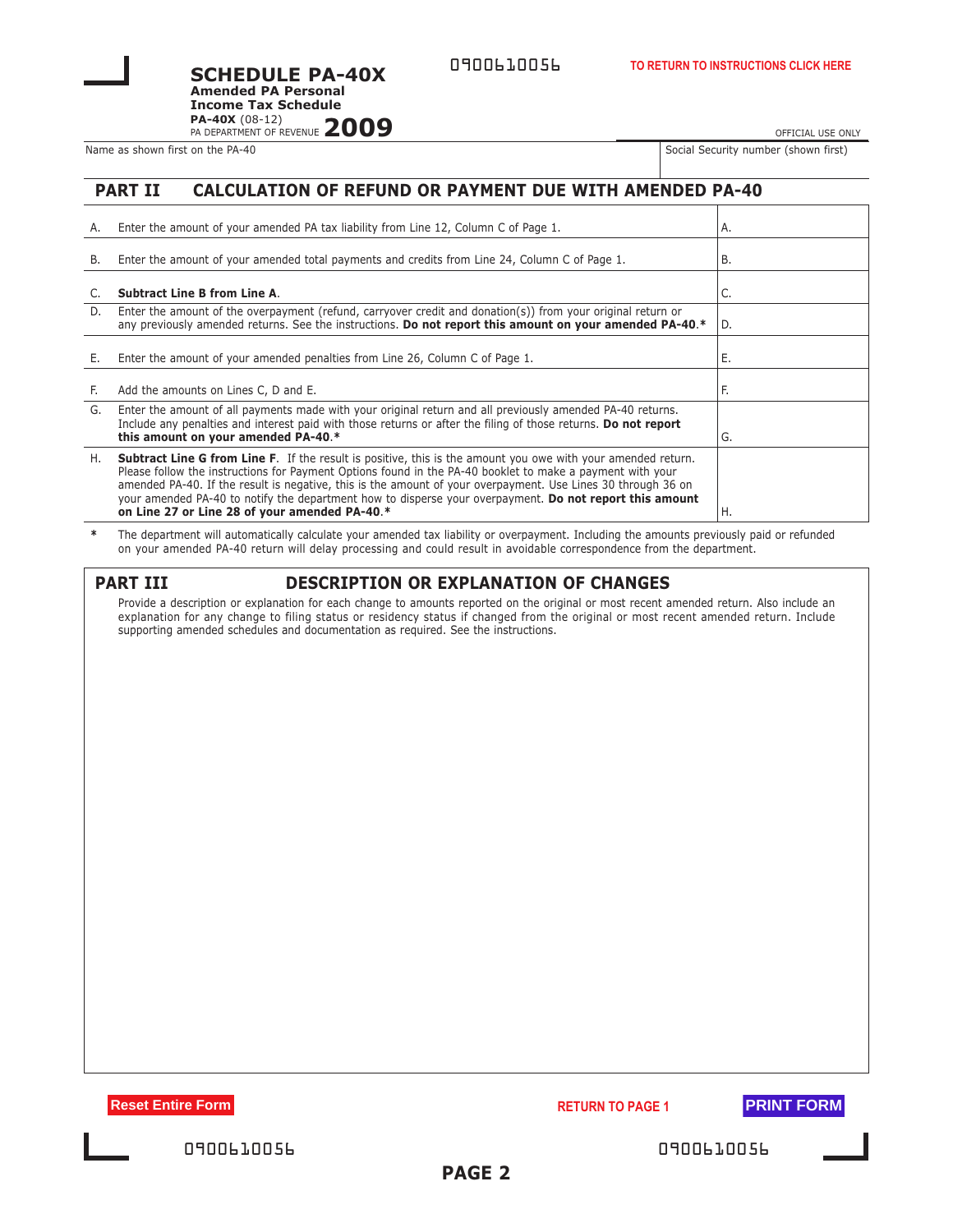

**Schedule PA-40X** (08–12) Amended Pennsylvania Personal Income Tax Schedule

## **When to Use**

An amended PA-40 personal income tax return and Schedule PA-40X should not be used to make corrections to a tax return if the amended return will be filed within four months of the end of three years from the due date of the original return (not including extensions). In such cases, it is recommended that a Petition for Refund (REV-65) be filed in order to protect appeal rights. Although amended returns may be filed up to three years from the due date of the original return or extended due date, the department is under no obligation to act upon amended returns. However, if an REV-65 is filed, the Board of Appeals must act on the petition within six months of the date of filing the petition.

# **General Information**

## **Purpose of Schedule**

Use Schedule PA-40X to report any changes - increases or (decreases) in income, unreimbursed business expenses, other deductions, withholdings, estimated payments and tax credits that are discovered after filing an original or other amended return with the department.

#### **Filing Tip:**

Schedule PA40X is not a stand-alone form and must be filed with a PA-40 personal income tax return indicating it is an amended return.

## **Other Amended PA-40 Instructions**

## **Filing Status**

If the residency status or filing status has been changed on the amended return, enter an explanation for the change in Part III of the schedule.

## **Schedule PA-40X Line Instructions**

## **Name**

Enter the name of the primary taxpayer (person shown first) on the original PA-40 personal income tax return filed with the department.

## **Social Security Number**

Enter the Social Security number of the primary taxpayer from the original PA-40 personal income tax return.

## **PART I Lines 1a through 8 Column (A)**

Enter the amounts of income or unreimbursed business expenses from your original PA-40 personal income tax return or most recently amended PA-40 personal income tax return on the corresponding lines of Schedule PA-40X.

#### **Column B**

Enter the amount of the net change - increase or (decrease) - and provide an explanation or reason for each change in Part III. Include additional documentation, such as corrected W-2s; amended PA Schedules RK-1 or NRK-1; amended PA Schedules A, B, C, F, D, E, J or UE; along with any other documentation supporting the increase or (decrease) in income or unreimbursed business expenses.

#### **Filing Tip:**

Do not include W-2s or PA schedules as originally filed or previously amended with this schedule or amended return.

#### **Column C**

For each line, add any increases in Column B to the amounts reported in Column A and enter the total in Column C. Subtract any (decreases) in Column B from the amount in Column A and enter the result in Column C and on the corresponding line of the amended PA-40 personal income tax return.

## **Line 9**

#### **Columns A and C**

See the instructions on Schedule PA-40X.

#### **Column B**

Enter the amount of the net change - increase or (decrease).

# **Line 10 Other Deductions**

#### **Column A**

Enter the amount of other deductions from your original PA-40 personal income tax return or most recently amended PA-40 personal income tax return. Enter the appropriate code from the list below for the type of deduction.

- M Medical Savings Account contribution
- H Health Savings Account contribution
- T Tuition Account Program contribution
- C Combined deduction from two or three contribution deductions

#### **Column B**

Enter the amount of the net change - increase or (decrease) and provide an explanation or reason for each change in Part III. Include additional documentation, such as an amended Schedule O, along with other documentation supporting the increase or (decrease) in deductions. Enter the appropriate code for the type of deduction being amended.

#### **Column C**

Add any increases in Column B to the amounts reported in Column A and enter the total in Column C. Subtract any (decreases) in Column B from the amount in Column A and enter the result in Column C and on the corresponding line of the amended PA-40 personal income tax return.

# **Lines 11 and 12**

## **Column A and C**

See the instructions on Schedule PA-40X.

#### **Column B**

Enter the amount of the net change - increase or (decrease).

# **Lines 13 through 17**

#### **Column A**

Enter the amounts of tax withheld, carryover credit, estimated payments, extension payment and nonresident tax withheld from your original or most recently amended PA-40 personal income tax return on the corresponding lines of Schedule PA-40X.

#### **Column B**

Enter the amount of the net change - increase or (decrease) and provide an explanation or reason for each change in Part III. Include additional documentation, such as amended W-2s or Schedules NRK-1, along with other documentation supporting any increases or (decreases) in taxes withheld and estimated payments.

#### **Column C**

For Line 16, enter the amount of the payment made accompanying REV-276, Application for Extension of Time to File. For all other lines, add any increases in Column B to the amounts